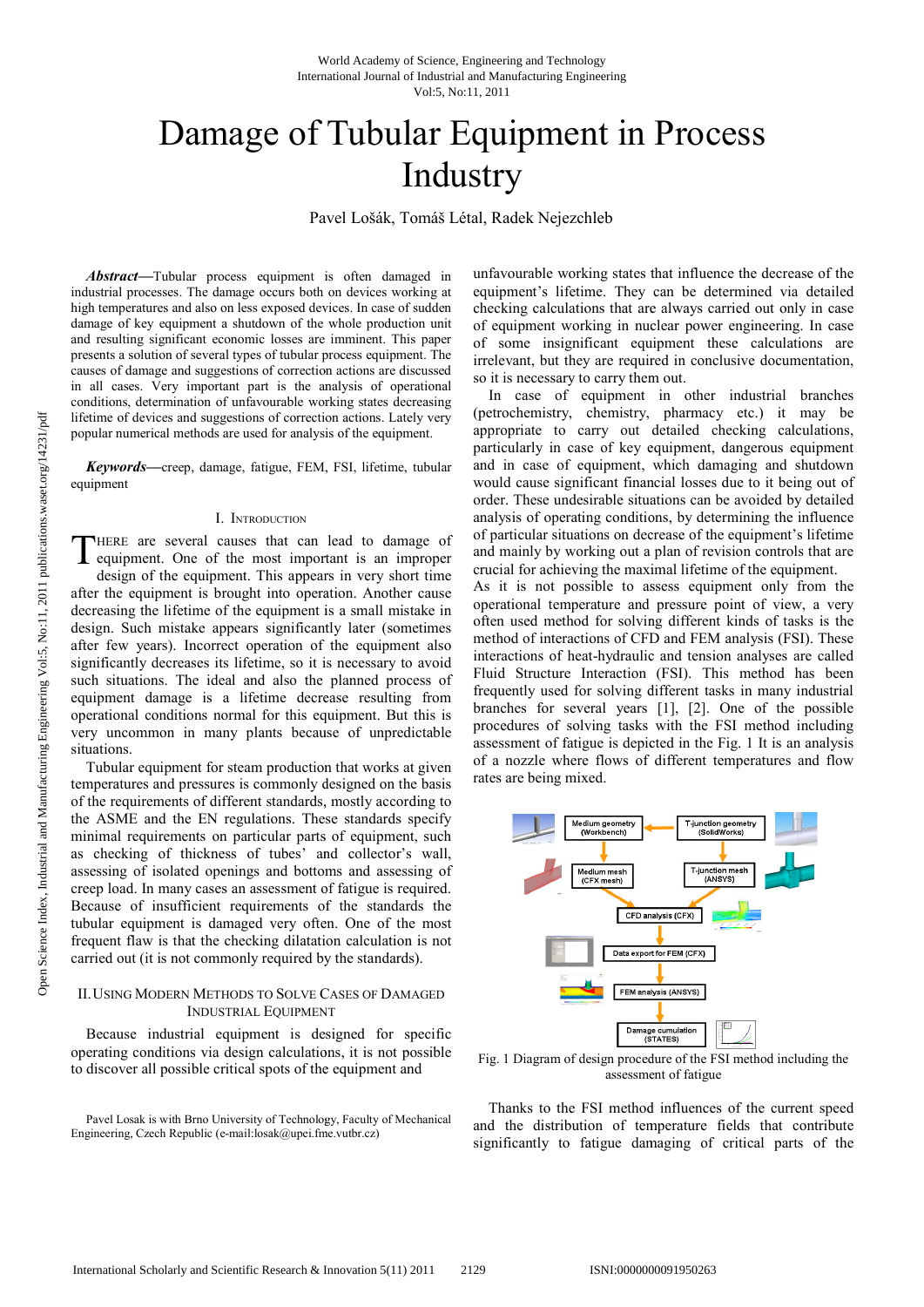equipment are taken into account. This is often omitted in case of common calculations. It are taken into account. This is often omitte<br>on calculations.<br>III. EXAMPLES OF SOME REAL-LIFE CASES

In case of some examples from industry it was not possible to determine the cause of the damage on the equipment on the basis of stress analysis and operational temperatures and pressures alone. In these cases it was appropriate to use the CFD analysis so that it was clear, which states take place and how temperature fields are distributed. In following chapters two particular cases are described. of stress analysis and operational temperatures and<br>ures alone. In these cases it was appropriate to use the<br>analysis so that it was clear, which states take place and<br>temperature fields are distributed. In following chapt

### *2.1 Waste-heat Boiler*

In this case it was an economizer of a waste-heat boiler, where after certain operation time spots where pipes connected to collectors were being damaged. It was not possible to determine the cause of the damage on the basis of possible to determine the cause of the damage on the basis of operational conditions, because the stress in critical regions was negligible. Based on analytic heat-hydraulic calculations and CFD simulations the distribution of temperature fields was determined thus making this problem clear. The crucial problem was the low speed of water in the economizer and its imperfect distribution into other pipes. Because of that the speed in pipes under the distribution piping was high and in surrounding pipes it was significantly lower. In some of them the emerging negative pressure even caused flow in opposite direction (in the Fig. 2 on the left there are depicted the flowlines of medium in the correct direction, those not depicted flow in opposite direction). ible. Based on analytic heat-hydraulic calculations simulations is distribution of temperature fields in independent of the initial as the low speed of water in the economizer and its distribution into other pipes. Because about this is often and control and control and control and control and control and control and control and control and control and control and control and control and control and control and control and control and contr

Because of the uneven flow of medium the pipes were unevenly heated and those that were cooled better were gradually damaged. In the Fig 2 on the right one can see the stress distribution in critical areas near the connection of the pipes to the collector. Here there are apparent increased stress values in welded joints that were gained via stress analysis of temperature fields obtained from previous analyses and that confirm the cases of damaging in these areas.



Fig. 2 The results of CFD and FEM analysis of the economizer

The corrective action in this case would be to come with more appropriate structural design that would distribute the working medium better (the input and output piping must not be placed perpendicularly to the collectors but from the side) and that would be able to compensate the dilatations of the tube nests (avoid the connection of many pipes of small dimensions on firm piping of a large dimension). Thanks to dimensions on firm piping of a large dimension). Thanks to these modifications it is possible to ensure a trouble-free operation of the boiler. Revision controls that must be planned and carried out should not be underestimated though.

The second case solved in practice was a connecting piping of individual drafts of the evaporator of the fluidized bed boiler. It was a special construction that should have eliminated the dilatation of particular pipe manifold and distributed the working medium from one coil to another The second case solved in practice was a connecting piping<br>of individual drafts of the evaporator of the fluidized bed<br>boiler. It was a special construction that should have<br>eliminated the dilatation of particular pipe man with the pressure of 3.3 MPa and working temperature about 290°C.

When carrying out the classical stress analysis using the FEM it was discovered that in the welded joint of the pipe and the main pipe the maximum tension was about 150 MPa. But this value was not significant considering the used material. That is why the examination of temperature fields was carried out, because water was distributed into the main vertical pipe That is why the examination of temperature fields was carried<br>out, because water was distributed into the main vertical pipe<br>through a little pipe coupling to regulate the temperature of the steam. In the Fig. 3 the flowlines are depicted, thanks to which it was found out that the flow rates of the working medium are not the same in all the pipes. Thanks to this analysis the distribution of the temperature fields that is crucial from th stress point of view was obtained. of 3.3 MPa and working temperature about<br>out the classical stress analysis using the<br>vered that in the welded joint of the pipe and<br>maximum tension was about 150 MPa. But he flowlines are depicted, thanks to which<br>the flow rates of the working medium are<br>the pipes. Thanks to this analysis the<br>mperature fields that is crucial from the

The discovered distributions of temperature fields were the end conditions for the stress analysis of the transfer tubular construction. Because the temperature fields were specified, there occurred areas where the stress increased significantly to 213 MPa (see fig. 3 on the left) ress point of view was obtained.<br>The discovered distributions of temperature fields were the<br>d conditions for the stress analysis of the transfer tubular<br>nstruction. Because the temperature fields were specified,<br>ere occur



Fig. 3 The results of CFD and FEM analyses of the transfer pipe of the boiler

Among the factors not mentioned so far far resulting in lifetime reduction are particularly aggressive corrosive environments, abrasive particles in the working medium and in the case of older equipment it can be a degradation of material.

#### IV. CONCLUSION

When designing tubular equipment working under pressure and temperatures it is not possible by the means of requirements dictated by standards to cover all possible situations that can occur while operating the equipment. If the design organization does not carry out detailed calculations in case of key, dangerous or substantially expensive equipment this responsibility should be transferred to operators who can thus eliminate unexpected events that can influence the economy of a particular company. The practice has shown that a very applicable and strong tool is the combination of CFD and FEM analyses that is called the Fluid Structure Interaction. Thanks to the combination of these numeric methods it is possible to solve a number of ambiguous cases of damage that commonly occur in industrial plants. If companies were convinced about usefulness of prevention in this area, it could bring considerable advantages in lowering older equipment it can be a degradation of material.<br>IV. CONCLUSION<br>When designing tubular equipment working under pressure<br>and temperatures it is not possible by the means of<br>requirements dictated by standards to cover al We also the solvention of the solvential of the solvential plants. The solvential beam of the solvential beam of the solvential constrained the solvential plants. The solvential constrained the solvential plants of the so